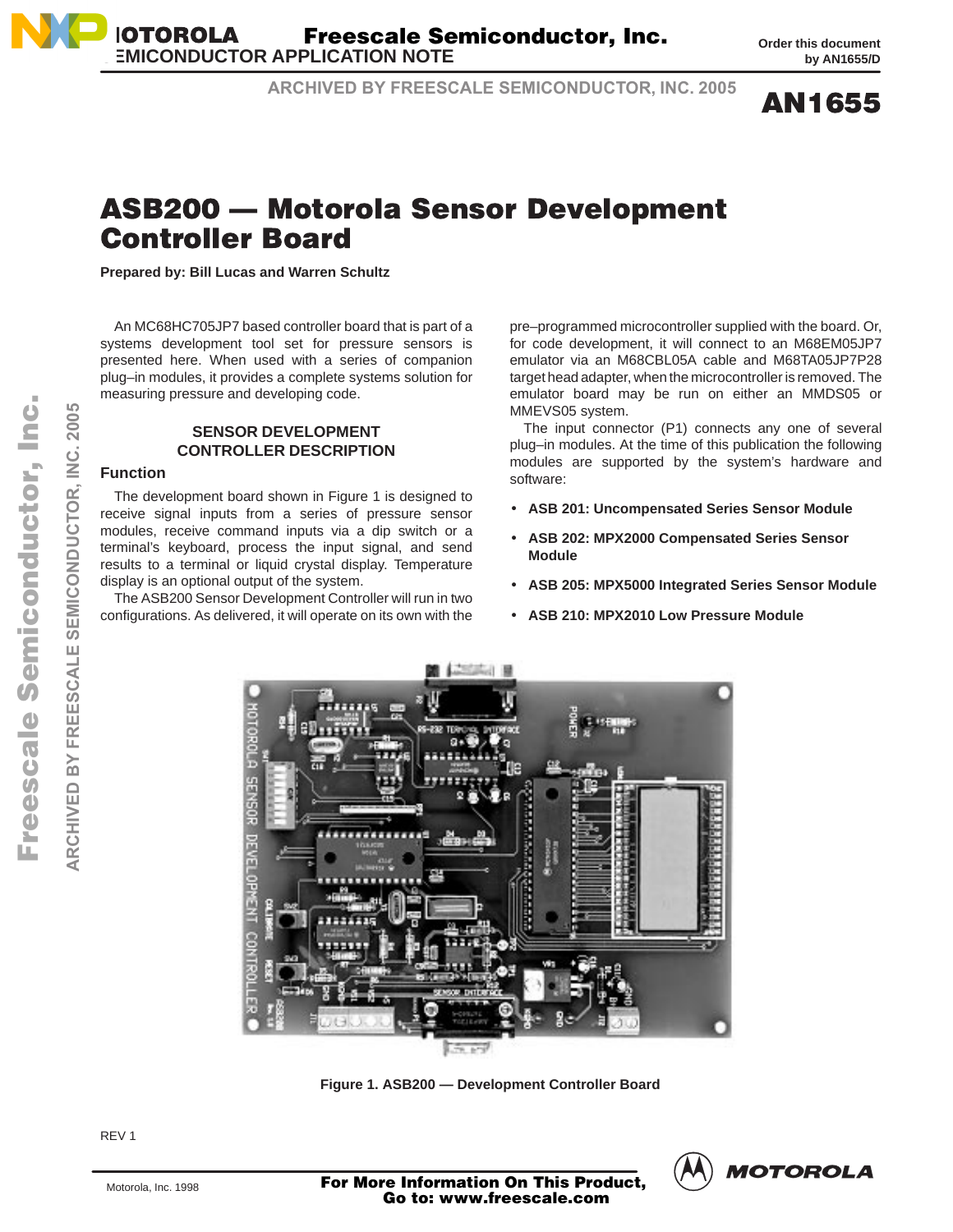

**ARCHIVED BY FREESCALE SEMICONDUCTOR, INC. 2005**

### **Electrical Characteristics**

The following electrical characteristics apply to operation at 25 degrees Celsius, and unless otherwise specified B+ = 12 volts.

| Characteristic                                                                                                                                                                                                                                                                         | Symbol                                                                                                                                       | Min  | <b>Typ</b> | <b>Max</b>               | <b>Units</b> |
|----------------------------------------------------------------------------------------------------------------------------------------------------------------------------------------------------------------------------------------------------------------------------------------|----------------------------------------------------------------------------------------------------------------------------------------------|------|------------|--------------------------|--------------|
| Power Supply Voltage                                                                                                                                                                                                                                                                   | $B+$                                                                                                                                         |      |            |                          |              |
| - Stand alone                                                                                                                                                                                                                                                                          |                                                                                                                                              | 7.5  | 12         | 26                       | <b>Volts</b> |
| - Connected to ASB201                                                                                                                                                                                                                                                                  |                                                                                                                                              | 9.5  | 12         | 15.8                     | Volts        |
| - Connected to ASB202                                                                                                                                                                                                                                                                  |                                                                                                                                              | 11.6 | 12         | 15.8                     | <b>Volts</b> |
| - Connected to ASB205                                                                                                                                                                                                                                                                  |                                                                                                                                              | 7.5  | 12         | 26                       | Volts        |
| - Connected to ASB210                                                                                                                                                                                                                                                                  |                                                                                                                                              | 22   | 24         | 26                       | Volts        |
| Quiescent Current                                                                                                                                                                                                                                                                      | <b>ICC</b>                                                                                                                                   | —    | 25         |                          | mA           |
| Min Analog Input Voltage                                                                                                                                                                                                                                                               | $V_{IN(MIN)}$                                                                                                                                | 50   |            |                          | mV           |
| Max Analog Input Voltage                                                                                                                                                                                                                                                               | $V_{IN(MAX)}$                                                                                                                                |      |            | 5.0                      | Volts        |
| <b>Buffer Gain</b>                                                                                                                                                                                                                                                                     |                                                                                                                                              |      |            |                          |              |
| -VS1 Input                                                                                                                                                                                                                                                                             | A <sub>VS1</sub>                                                                                                                             |      | 1.0        |                          |              |
| - VS2 Input                                                                                                                                                                                                                                                                            | A <sub>VS2</sub>                                                                                                                             |      | 1.0        |                          |              |
| Resolution<br>Noutput Sink Current                                                                                                                                                                                                                                                     | <b>A/D<sub>RES</sub></b>                                                                                                                     | 10   | 10.5       | $\overline{\phantom{0}}$ | <b>Bits</b>  |
|                                                                                                                                                                                                                                                                                        | <b>ISINK</b>                                                                                                                                 |      | 25         |                          | mA           |
| $\Omega$ The ASB200 controller includes an MC68HC705JP7<br>microcontroller, liquid crystal display (LCD), RS232<br>communications interface, EEPROM, a 5 volt regulator, and<br>an analog input interface. Its contents are described in the<br>SEMICO<br><b>ARCHIVED BY FREESCALE</b> | and is also supplied on an enclosed disk. The disk also<br>includes PSPICE models for Uncompensated, MPX2000, and<br>MPX5000 series sensors. |      |            |                          |              |

### **Table 1. ASB200 Electrical Characteristics**

### **Content**

SEMICO

**FREESCALE** 

ARCHIVED BY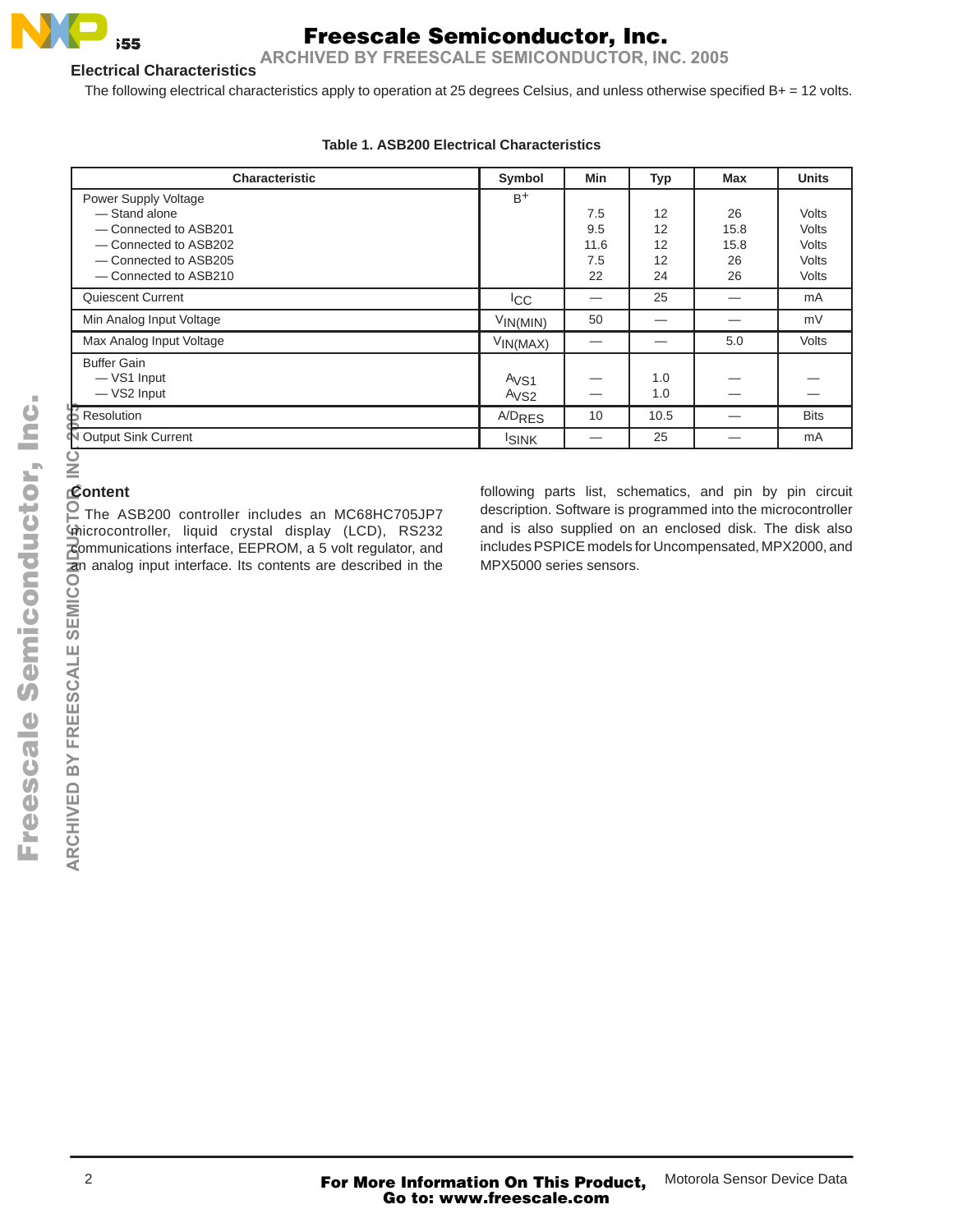

AN1655

**Table 2. Parts List ARCHIVED BY FREESCALE SEMICONDUCTOR, INC. 2005**

| <b>Designators</b>           | Qty            | <b>Description</b>             | Manufacturer             | <b>Part Number</b>    |
|------------------------------|----------------|--------------------------------|--------------------------|-----------------------|
| C <sub>1</sub>               | -1             | .12 µf Capacitor Polypropylene | Digi-Key                 | P3214                 |
| C2, 3, 9, 18, 19             | 5              | 22 pf Capacitor Cer            | Digi-Key                 | P4841                 |
| C4, 5, 6, 7, 11, 16          | 6              | 1 uF Electrolytic 50V Cap      | Digi-Key                 | P5268                 |
| C <sub>8</sub>               | $\overline{1}$ | .01 uF Cap                     | Digi-Key                 | P4904                 |
| C <sub>10</sub>              | -1             | 470 pf Capacitor               | Digi-Key                 | P4808                 |
| C12, 13, 14, 15, 17, 20      | 6              | .1UF CAP                       | Digi-Key                 | P4910                 |
| D <sub>1</sub>               | -1             | General Purpose Diode          | Motorola                 | 1N4002                |
| D <sub>2</sub>               | -1             | Red LED                        | <b>Quality Tech</b>      | <b>HLMP-4700</b>      |
| D3, D4, D5, D6               | $\overline{4}$ | 1N914                          |                          | 1N914                 |
| LCD1                         | -1             | 4 DIGIT LCD                    | <b>AND</b>               | FE0202W-DU            |
| P1 SENSOR INTERFACE          | -1             | DB-9 Connector (Male)          | AMP                      | #177597-3             |
| P2 TERMINAL INTERFACE        | $\overline{1}$ | DB-9 Connector (Female)        | Mouser                   | #152-3409             |
| RP <sub>1</sub>              | -1             | 10K 10 PIN SIP Resistor        | Digi-Key                 | 770-101-R10K-ND       |
| R <sub>1</sub>               | -1             | 47K Ohm Resistor               | Yaego                    | 47K CR-1/4W-B 5%      |
| R2, R5, R12, R13             | 5              | 750 Ohm Resistor               | Yaego                    | 750 CR-1/4W-B 5%      |
| R3, R4, R6, R7, R9, R11, R14 | -1             | 10K Ohm Resistor               | Yaego                    | 10K CR-1/4W-B 5%      |
| R <sub>8</sub>               | -1             | 470K Ohm Resistor              | Yaego                    | 470K CR-1/4W-B 5%     |
| R <sub>10</sub>              | $\overline{1}$ | 470 Ohm Resistor               | Yaego                    | 470 CR-1/4W-B 5%      |
| SW <sub>1</sub>              |                | 8 POS DIP SWITCH               | Digi-Key                 | CAN3007               |
| SW2,3                        | $\overline{1}$ | <b>SPST Pushbutton Switch</b>  | <b>NKK</b>               | AB15AP-FA             |
| TP1 Vout                     | -1             | <b>Test Point Yellow</b>       | Components Corp.         | TP-104-01-04          |
| TP2 V <sub>temp</sub>        |                | <b>Test Point Yellow</b>       | Components Corp.         | TP-104-01-04          |
| TP3 KGND, TP4 GND            | 2              | <b>Test Point Black</b>        | Components Corp.         | TP-104-01-00          |
| JT1                          | -1             | 5 Screw Terminal Connector     | <b>Phoenix Contact</b>   | MKDSN 1,5/5-5,08      |
| JT <sub>2</sub>              |                | 2 Screw Terminal Connector     | <b>Phoenix Contact</b>   | MKDSN 1,5/2-5,08      |
| U1                           | -1             | Microprocessor MC68HC705JP7    | Motorola                 | MC68HC705JP7          |
| U1X                          | -1             | 28 pin Socket                  | Digi-Key                 | AE7228-ND             |
| U2                           | -1             | 256 Bit Serial EEPROM          | National                 | NM93C06N 8 PIN DIP    |
| U <sub>3</sub>               | $\overline{1}$ | RS-232 Driver/Receiver         | Motorola                 | MC145407P             |
| U <sub>4</sub>               | -1             | Dual Op-Amp                    | Motorola                 | MC33502P              |
| U <sub>5</sub>               | -1             | Quad Bus Driver                | Motorola                 | MC74HC125P            |
| U6                           | -1             | 32 Segment LCD Driver          | Motorola                 | MC145453P             |
| U7                           | -1             | SPI/Microware-Compatible UART  | Maxuim                   | MAX3100CPD 14 PIN DIP |
| VR <sub>1</sub>              | $\overline{1}$ | Voltage Regulator              | Motorola                 | <b>MC7805ACT</b>      |
| Y1                           |                | 4.00 MHz Crystal               | Digi-Key /CTS            | X405-ND               |
| Y <sub>2</sub>               | -1             | 3.6864 MHz Crystal             | Digi-Key /CTS            | X402-ND               |
|                              | 2              | Insulator for Y1 and Y2        | Bivar                    | C1-192-028            |
| $\qquad \qquad -$            | -1             | 4-40 x 1/4" Screw for VR1      | $\qquad \qquad -$        |                       |
| $\qquad \qquad -$            | -1             | 4-40 Nuts for VR1              |                          | $\qquad \qquad =$     |
|                              | 6              | Self stick rubber feet         | Fastex                   | 5033-01-00-5001       |
| ASB200                       |                | Bare PCB                       | $\overline{\phantom{m}}$ | $\qquad \qquad -$     |
| ASB200                       |                | $\overline{\phantom{m}}$       | $\overline{\phantom{m}}$ | $\qquad \qquad -$     |
|                              |                |                                |                          |                       |

Rev. 1.0

Note 1: All resistors are 1/4 W with a tolerance of 5% unless otherwise noted.

ARCHIVED BY FREESCALE SEMICONDUCTOR, INC. 2005 **ARCHIVED BY FREESCALE SEMICONDUCTOR, INC. 2005**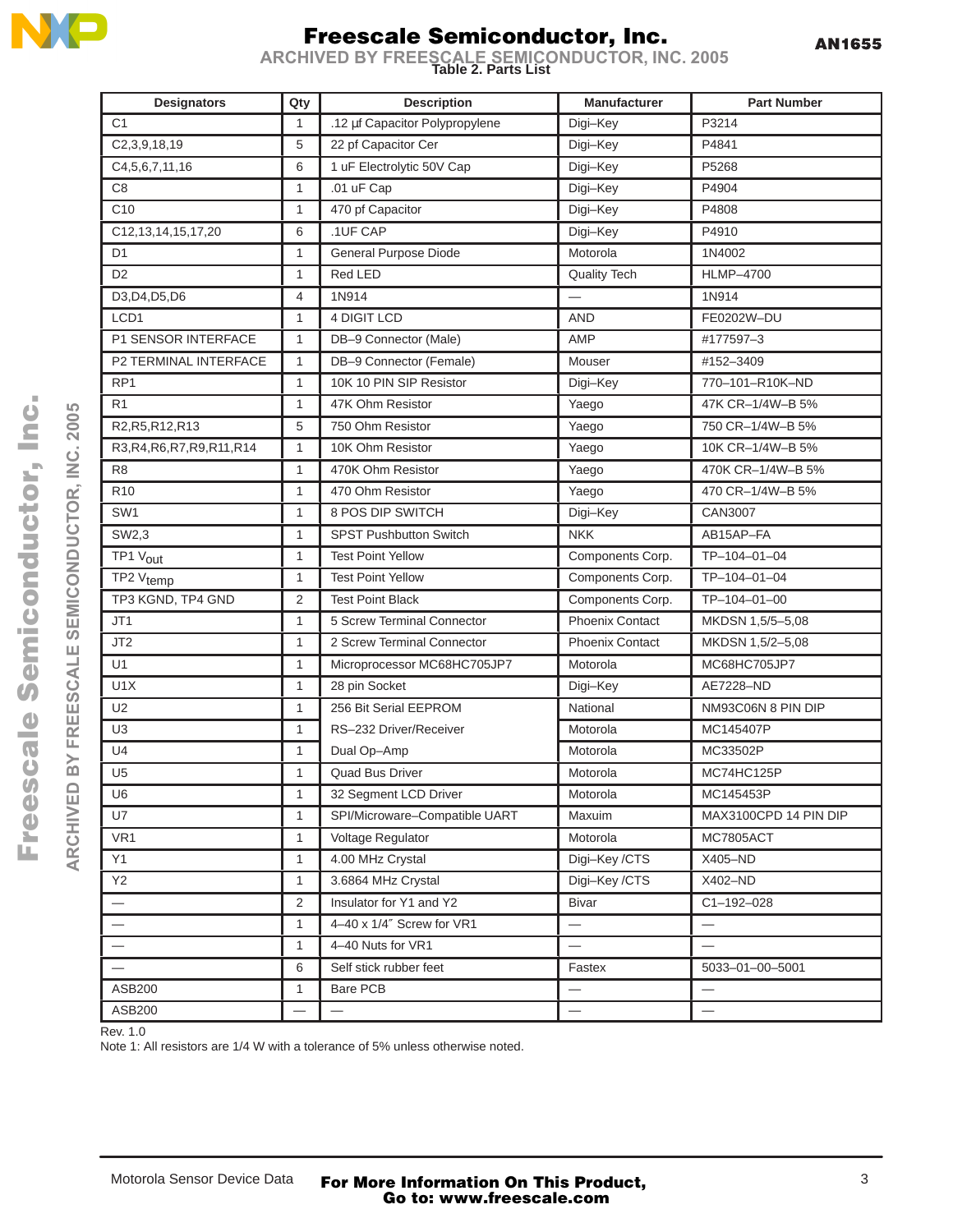

F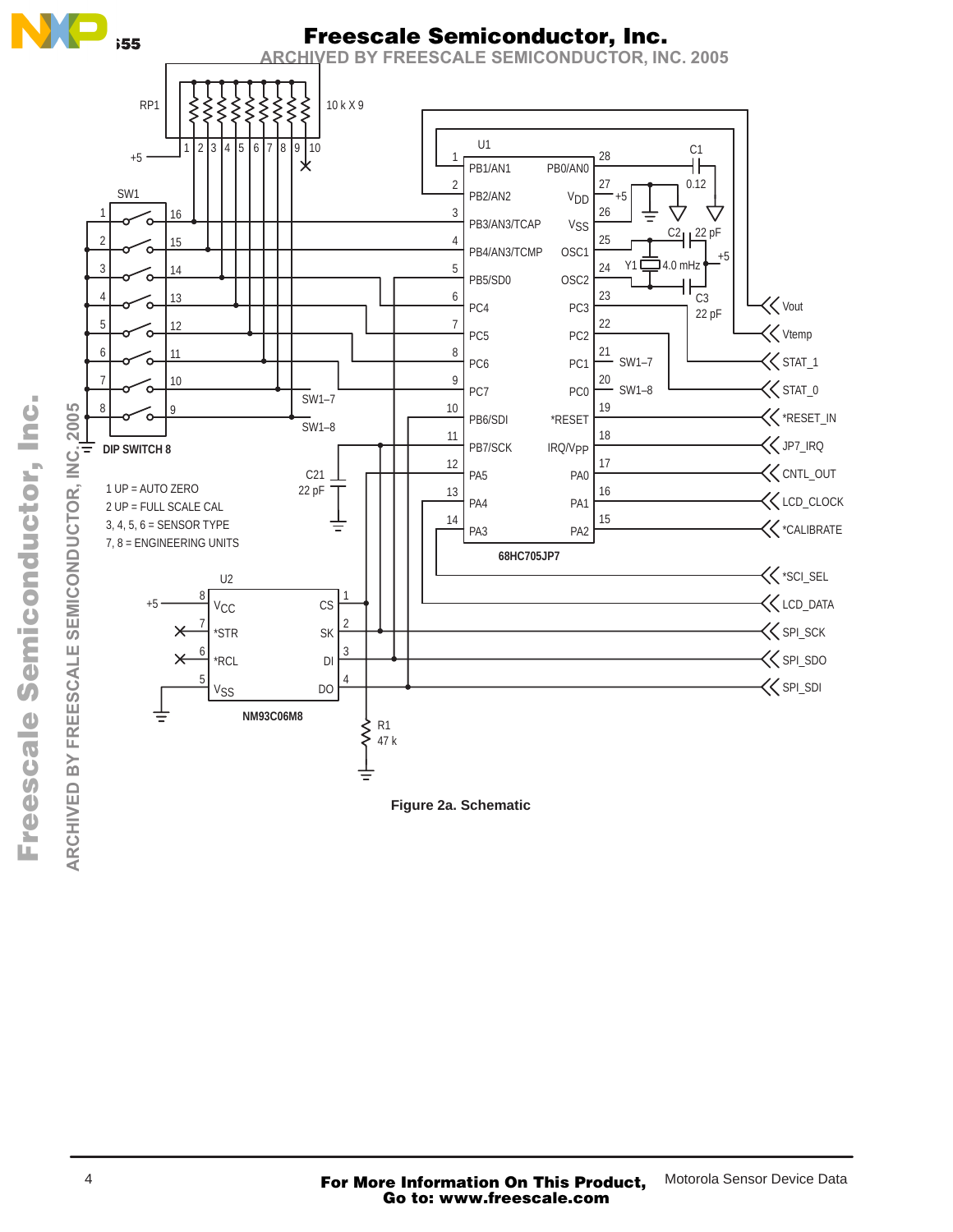





**Figure 2b. Schematic**

.<br>ق ARCHIVED BY FREESCALE SEMICONDUCTOR, INC. 2005 n r, I o t  $\mathbf 0$ u d n o mic  $\bf \Phi$  $\boldsymbol{g}$ ale  $\mathbf 0$  $\boldsymbol{\eta}$  $\bf \Phi$  $\boldsymbol{\Phi}$ r F

**ARCHIVED BY FREESCALE SEMICONDUCTOR, INC. 2005**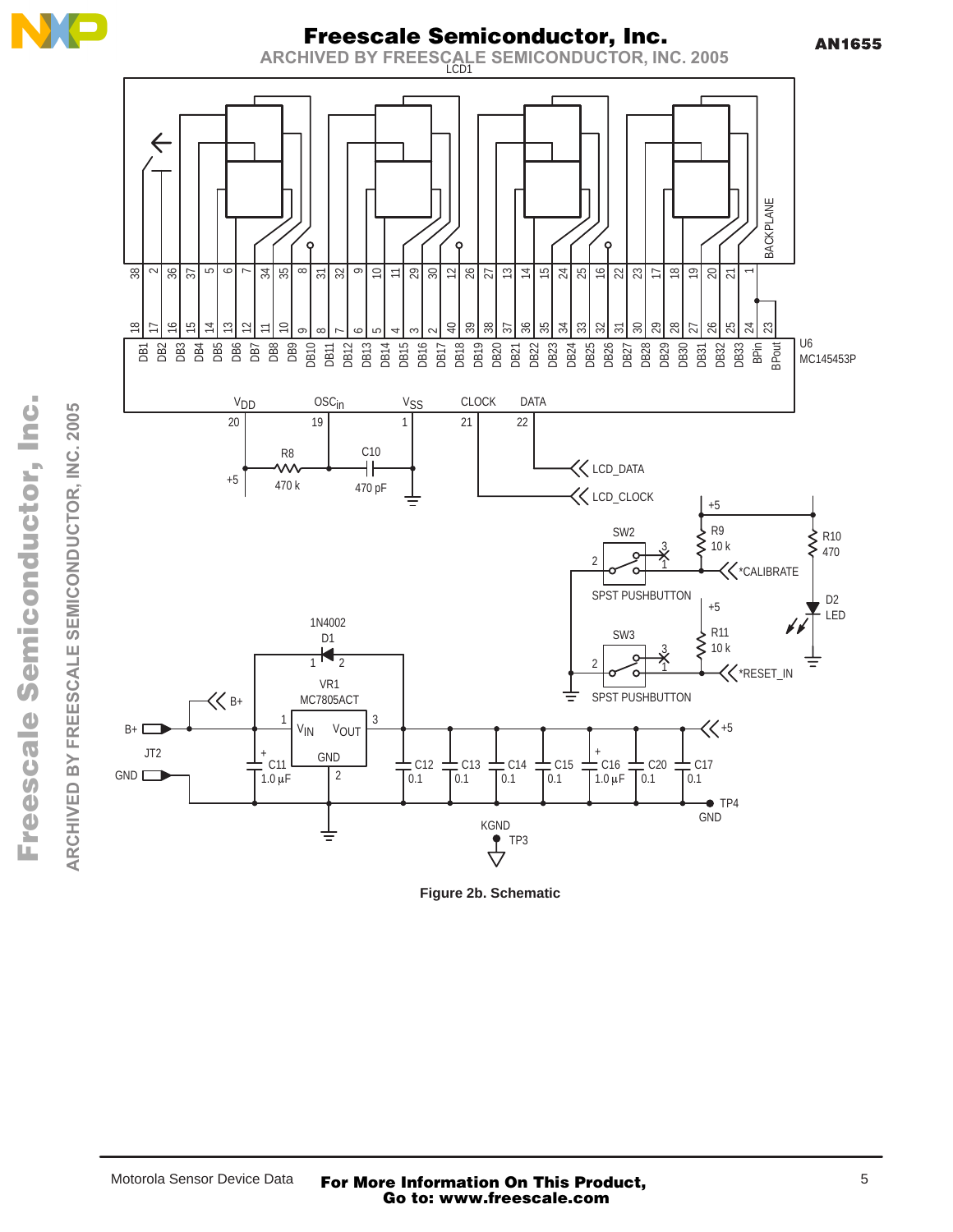

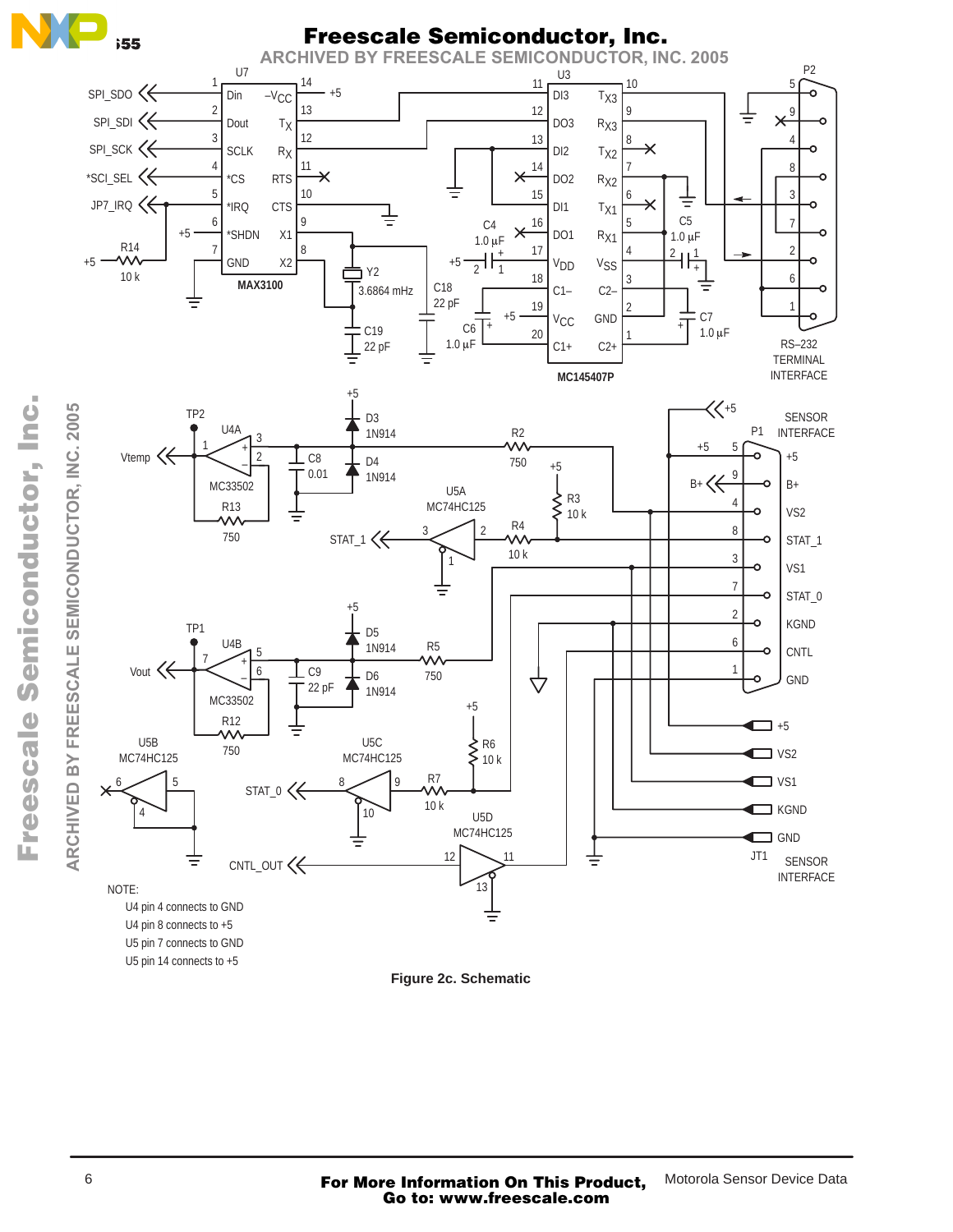

**Screw Connector JT1 ARCHIVED BY FREESCALE SEMICONDUCTOR, INC. 2005**

### **Pin by Pin Description**

External inputs and outputs are grouped into two DB–9 connectors and two screw terminals. Connector P1 is the interface connection to ASB201, ASB202, ASB205, and ASB210 sensor plug–in modules. Screw terminal JT1, auxiliary sensor interface, is intended for stand alone operation with user supplied code. Screw terminal JT2 is the DC power input connector. Connector P2 is an RS–232 interface connection that allows optional 9600 baud communications with a terminal.

### **Screw Connector JT2**

### $B^+$ :

B+ is the power supply input. Power supply voltage varies with plug–in module, per Table 1. +12 VDC is the nominal input voltage, except for use with ASB210 plug–in modules, where it increases to +24 VDC.

### GND:

The GND terminal on this connector is used as the return for power supply B+.

### **DB–9 Male Sensor Module Interface Connector P1**

### $P1-1$

Pin 1 is connected to Logic ground.

### P1–2:

A connection to Analog Ground is made on Pin 2.

### P1–3:

Analog input signal, VS1, is connected to pin 3. When connected to an ASB201, ASB202, ASB205, or ASB210 plug–in module, VS1 is the analog pressure signal. This signal is buffered and connected to A/D mux. AN2.

### $P1 - 4$

Analog input signal, VS2, is connected to pin 4. When connected to an ASB201, ASB202, ASB205, or ASB210 plug–in module, VS2 is the analog temperature signal. This signal is buffered and connected to A/D mux. AN1.

### $P1-5$

Regulated +5 VDC from linear regulator VR1 is supplied on pin 5.

### P1–6:

A control signal, CNTL, is supplied on pin 6. It is a logic level buffered output from the microprocessor's PORT A, bit 0.

### P1–7:

An identification bit, STAT\_0, is a logic input that is pulled up, buffered, and routed to the microprocessor's PORT C, bit 2. On plug–in modules ASB201 and ASB202 this bit is grounded. On plug–in modules ASB205 and 210 it is open, and pulled up to a logic 1.

### P1–8:

An identification bit, STAT\_1, is a logic input that is pulled up, buffered, and routed to the microprocessor's PORT C, bit 3. On plug–in modules ASB201 and ASB205 this bit is grounded. On plug–in modules ASB202 and 210 it is open, and pulled up to a logic 1.

### P1–9:

B+ from screw terminal JT2 is connected to pin 9.

Connections for +5, VS1, VS2, KGND, & GND are wired in parallel with DB–9 connector P1.

### **DB–9 Female RS–232 Connector P2**

### $P2-1$

Pin 1 is connected to an RS–232 Handshake line, that is also connected to pins P2–4 and P2–6.

### P2–2:

Pin 2 is routed to the RS–232 signal output.

### P2–3:

Pin 3 is routed to the RS–232 signal input.

### P2–4:

Pin 4 is connected to an RS–232 Handshake line, that is also connected to P2–1 and P2–6.

### P2–5:

Pin 5 connects to ground.

### $P2 - 6$

Pin 6 is connected to an RS–232 Handshake line that is also connected to P2–4 and P2–1.

### P2–7:

Pin 7 is connected to an RS–232 Handshake line, that is also connected to P2–8.

### $P2 - R$

Pin 8 is connected to an RS–232 Handshake, that is also line connected to P2–7.

### $P2 - 9$

Not connected.

### **Test Points**

Test points TP1 and TP2 provide access to buffered inputs VS1 and VS2, connected to A/D inputs AN2 and AN1 respectively. When connected to an ASB201, ASB202, ASB205, or ASB210 plug–in module, VS1 is the analog pressure signal, and VS2 is the analog temperature signal.

### **Switches**

SW1:

SW1 is an 8 position dip switch that sets mode of operation. It controls autozero, full scale or zero calibration, inputs sensor type, selects Engineering units, and also has a position for restoring factory calibration. The operation section of this document explains switch settings in detail.

### SW2:

SW2 is used for calibration and for restoring factory EEPROM calibration values.

### SW3:

SW3 provides a processor RESET function to restart the program residing in the 68HC705JP7 microprocessor.

### **OPERATION**

An example, shown in Figure 3, illustrates connections to an ASB202 plug–in module. This arrangement can be run stand alone, or the ASB200 can be connected to an MMDS05 or MMEVS05 emulator system for code development. The two boards are designed such that their P1 connectors mate directly. A short straight–through cable with male and female

**ARCHIVED BY FREESCALE SEMICONDUCTOR, INC. 2005**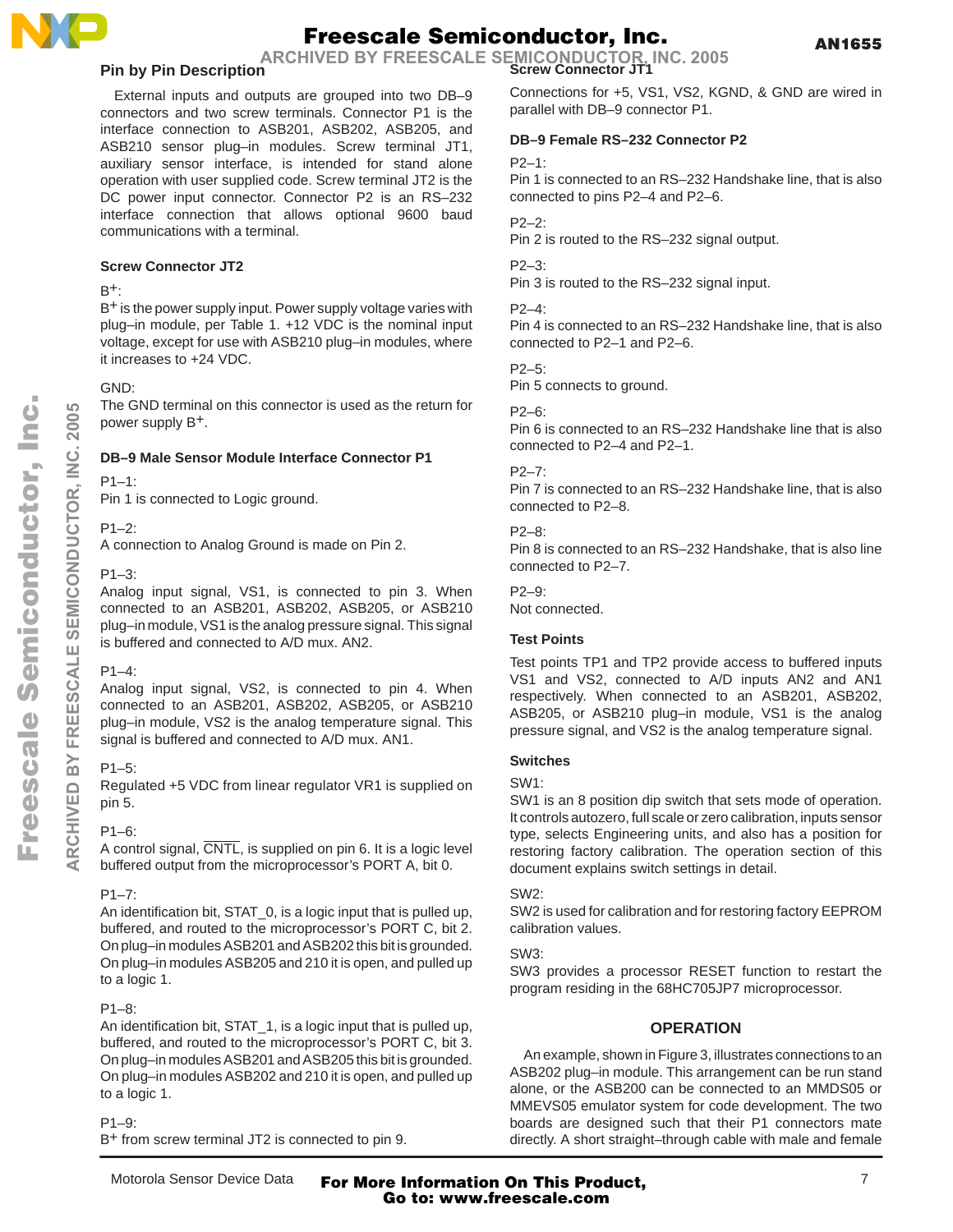

ARCHIVED BY FREESCALE SEMICONDUCTOR, INC. 2005<br>s may be used between the is turned on, "dLy" will appear on the display for a short time

DB–9 connectors on the ends may be used between the controller and the plug–in module. Once the two boards are connected together, power supply voltage B+ should be set to the range referenced in Table 1 for the plug–in module that is being used. With switch SW1 set up as shipped, when power while autozeroing is performed. Once a zero appears, the system is ready for operation. The system has two modes of operation. They are non–terminal and terminal modes. Non–terminal mode is discussed first.



**Figure 3. Connections**

### **Non–Terminal Mode**

 $\overline{\mathbb{H}}$  The software looks for several pieces of information. In non–terminal mode, that information is picked–up from the dip–switch SW1. Figure 4 takes a close up look at switch SW1. Position 1 controls the autozero function. In the up position autozero is performed at reset, in the down position autozero is not performed. Switch position two controls calibration. In the  $\overline{u}$ p position, full scale is calibrated when the calibrate switch is pushed; and when down, zero is calibrated when the calibrate ¥<br>€

switch is pushed. Positions 3 through 6 select full scale pressure, select temperature, and contain a switch position for restoring factory calibration values. Positions 7 and 8 on switch SW1 set display units. The choices are inches of water column, kilo Pascals (kPa), and pounds per square inch. As shipped, switch positions are set for autozero, 10 kPa sensors, and kPa. It is not necessary to set switch positions for plug–in module type. The plug–in module is sensed from pins 7 & 8 on connector P1. Table 3 identifies switch SW1 settings.



n d u  $\mathbf 0$ t o

r, I n

.<br>ق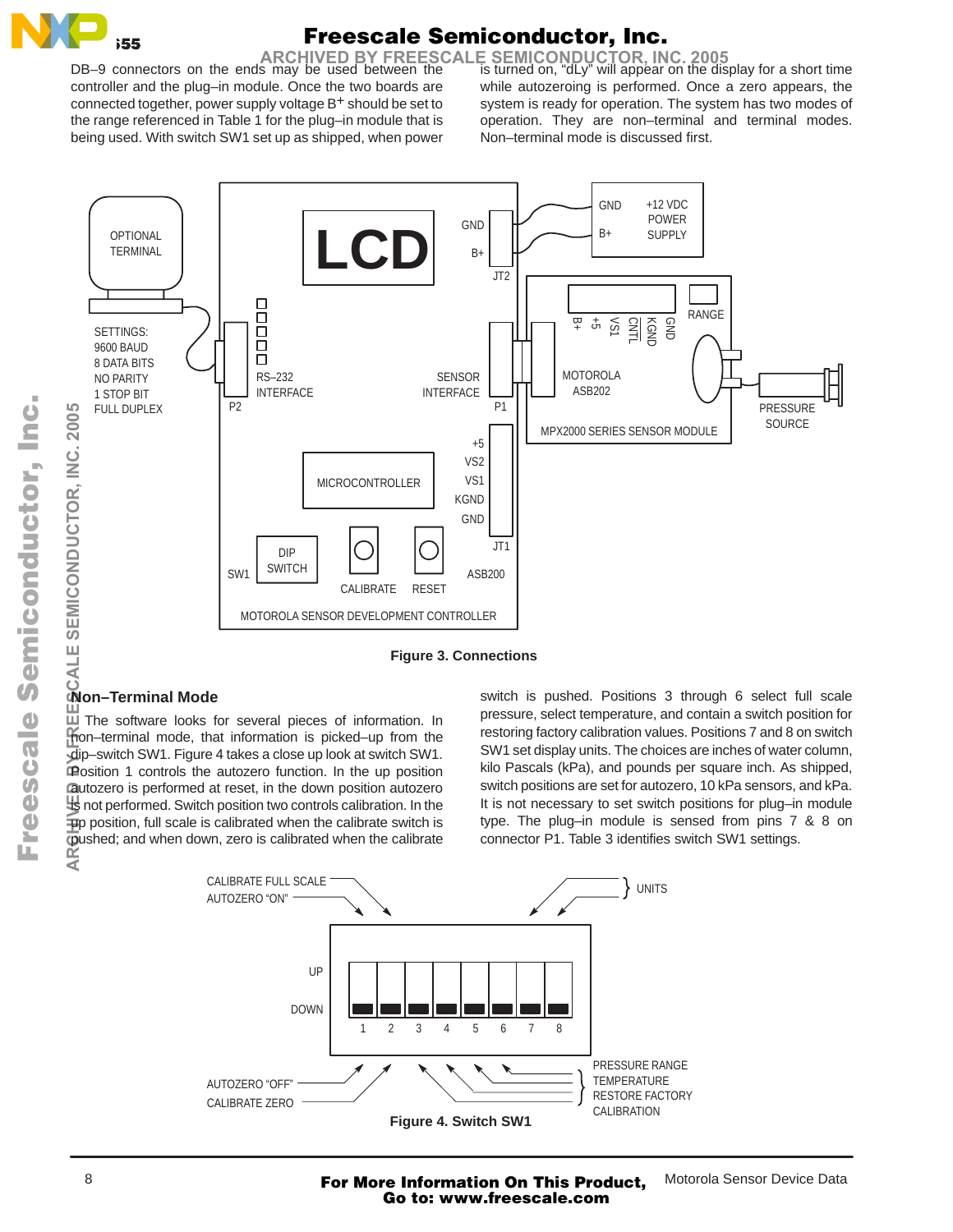

**Table 3A. DIP Switch SW1 Positions 1 & 2 ARCHIVED BY FREESCALE SEMICONDUCTOR, INC. 2005**

| $SW1-1$     | $SW1-2$                         | <b>Function</b>       |
|-------------|---------------------------------|-----------------------|
| <b>DOWN</b> | $\hspace{0.1mm}-\hspace{0.1mm}$ | AUTOZERO "OFF"        |
| UP          | $\hspace{0.1mm}-\hspace{0.1mm}$ | AUTOZERO "ON"         |
|             | <b>DOWN</b>                     | <b>CALIBRATE ZERO</b> |
|             | UP                              | CALIBRATE FULL SCALE  |

### **Table 3B. DIP Switch SW1 Positions 3–6**

| $SW1-3$     | $SW1-4$     | $SW1-5$     | $SW1-6$     | <b>Sensor</b>                       |
|-------------|-------------|-------------|-------------|-------------------------------------|
| <b>DOWN</b> | <b>DOWN</b> | <b>DOWN</b> | <b>DOWN</b> | 6 kPa: MPX5006                      |
| <b>DOWN</b> | <b>DOWN</b> | <b>DOWN</b> | UP          | 10 kPa: MPX10, MPX2010, MPX5010     |
| <b>DOWN</b> | <b>DOWN</b> | UP          | <b>DOWN</b> | 50 kPa: MPX50, MPX2050, MPX5050     |
| <b>DOWN</b> | <b>DOWN</b> | <b>UP</b>   | UP          | 100 kPa: MPX100, MPX2100, MPX5100   |
| <b>DOWN</b> | UP          | <b>DOWN</b> | <b>DOWN</b> | 200 kPa: MPX200, MPX2200            |
| <b>DOWN</b> | UP          | <b>DOWN</b> | UP          | 700 kPa: MPX5700                    |
| <b>DOWN</b> | UP          | <b>UP</b>   | <b>DOWN</b> | 1000 kPa: MPX5999                   |
| <b>DOWN</b> | UP          | <b>UP</b>   | UP          | 2.5 kPa: ASB210 with MPX2010 Sensor |
| <b>UP</b>   | UP          | UP          | <b>DOWN</b> | Temperature                         |
| UP          | UP          | UP          | UP          | <b>Restore Factory Calibration</b>  |

### **Table 3C. DIP Switch SW1 Positions 7 & 8**

| $SW1-7$     | $SW1-8$     | <b>Display Units</b> |
|-------------|-------------|----------------------|
| <b>DOWN</b> | <b>DOWN</b> | ワクし                  |
| <b>DOWN</b> | ' IP        | kPa                  |
| ID          | <b>DOWN</b> | PSI                  |

### **Calibration**

Calibration is a simple process, once dip–switch SW1 is set up for the correct sensor and engineering units. To calibrate zero pressure, set dip–switch SW1 position 2 to the down position, apply zero pressure to the pressure sensor, and press and release the "CALIBRATE" push–button. The display will output "dLy" while the "CALIBRATE" switch is depressed. (Depressing the "CALIBRATE" switch more than once is OK). The EEPROM location, for that sensor family, now has a measured offset calibration value specific to the sensor and sensor module that is being used. When using MPX2000 or MPX5000 series sensors this procedure or autozero is all that is needed for a good measurement.

For the most accurate measurement, full scale can also be calibrated. To calibrate full scale pressure first calibrate zero pressure, then set dip–switch SW1 position 2 to the up position, apply full scale pressure to the pressure sensor, and press and release the "CALIBRATE" push–button. The display will output "dLy" while the "CALIBRATE" switch is depressed. (Again, depressing the "CALIBRATE" switch more than once is OK). The EEPROM location, for that sensor family, now has a measured full scale calibration value specific to the sensor and sensor module that is being used. Full scale is the full scale rating of the sensor type that has been

selected, with the exception of ASB210 plug–in modules. For the ASB210, full scale is the full scale pressure rating of the module, which is 10 inches of water. Since calibration values are stored in EEPROM they are retained when power is removed. **NOTE, THAT FOR BEST RESULTS IT IS NECESSARY TO CALIBRATE ZERO PRESSURE BEFORE CALIBRATING FULL SCALE**. That's all there is to it, calibration is complete at this point.

### **Autozero**

Autozero is controlled by dip–switch SW1 position 1. That switch is read at RESET/POWER–UP time. In the up position autozero is performed at power up, in the down position it is not. With SW1 position 1 up at power up, the software will read the sensors output and store its analog value in the EEPROM. As long as SW1 position 1 is in the up position, that "auto–zero" value will be used as the sensor's offset in lieu of any previously stored calibration values. When SW1 position 1 is placed in the down position, the value from the previously described calibration procedure will be used. To force a new "auto–zero" value into EEPROM, set SW1 position 1 up, and depress the "RESET" push–button, or power the system down and back up. A new "auto–zero" value will be written to the EEPROM. You will notice a delay in system start–up when the SW1–1 (auto–zero switch) is in the up position. The display

**ARCHIVED BY FREESCALE SEMICONDUCTOR, INC. 2005**

SCALE

FREES

 $\overline{\mathbf{c}}$ 

ARCHIVED

SEMICONDUCTOR, INC. 2005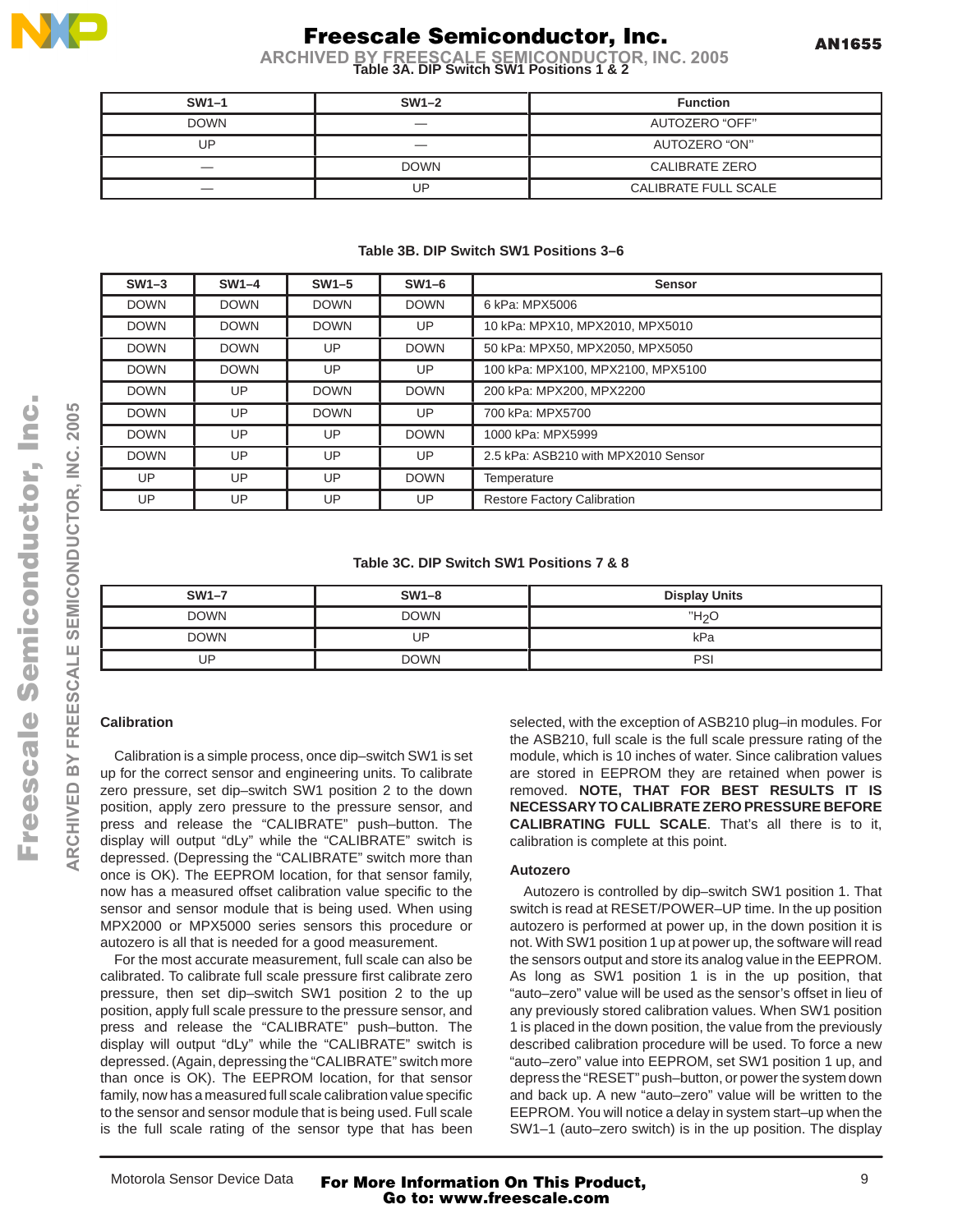## $\overline{\phantom{0}}$  35 55

# Freescale Semiconductor, Inc.

ARCHIVED BY FREESCALE SEMICONDUCTOR, INC. 2005<br>Will read "dLy" during the "auto–zero" sequence. If a terminal voltage VS2 is used as the input, and degrees Celsius will be

is connected to the system, it will output "Waiting for AUTO ZERO to complete", followed by "DONE". The display will then begin to function, based on the configuration of SW1.

### **Temperature Display**

To display temperature, set dip switch SW1 positions 3 through 5 up and position 6 down. With this setting, analog displayed. Table 4 contains input voltage, VS2, versus temperature in five degree Celsius increments from 0 to 75 degrees C. The software performs a segmented straight line interpolation of these values. The thermister used in plug–in modules ASB201, ASB202, ASB205, & ASB210 is a Keystone Thermometrics part number MS97 (also available through Digi–Key as part number KC003T).

| Temperature °C | $R_T$ Ohms | <b>VS2 Volts</b> | Temperature °C | $R_T$ Ohms | <b>VS2 Volts</b> |
|----------------|------------|------------------|----------------|------------|------------------|
| 0              | 32773      | 1.17             | 40             | 5323       | 3.26             |
| 5              | 25456      | 1.41             | 45             | 4365       | 3.48             |
| 10             | 19932      | 1.67             | 50             | 3599       | 3.68             |
| 15             | 15725      | 1.94             | 55             | 2983       | 3.85             |
| 20             | 12497      | 2.22             | 60             | 2486       | 4.00             |
| 25             | 10000      | 2.50             | 65             | 2082       | 4.14             |
| 30             | 8055       | 2.77             | 70             | 1753       | 4.25             |
| 35             | 6528       | 3.03             | 75             | 1482       | 4.35             |
|                |            |                  |                |            |                  |

### **Table 4. VS2 vs Temperature**

### **Restoring Factory Calibration Constants/Troubleshooting**

To restore default factory calibration constants, set dip switches SW1–1 and SW1–2 in the down position, and  $\mathbb{S}$ W1–3 through SW1–6 in the up position. Press and release the "CALIBRATE" push–button, located in the lower right of the ASB200 PC board. The display will output "dLy" while the "CALIBRATE" switch is depressed. (Depressing the LCALIBRATE" switch more than once is OK.) The EEPROM now has factory calibration constants transferred to it. **Note that this is the first thing to do when readings don't seem to make sense.** Other items to check include power supply voltage B+, and display units setting. B+ should be in spec, per Table 1, for the plug–in module that is being used. SW1–7 and SW1–8 should be set for the units that you are expecting per Table 3C. **ARCHIVED BY FREESCALE SEMICONDUCTOR, INC. 2005**

### **Terminal Mode**

U The ASB200 serial port P2, labeled RS-232 TERMINAL INTERFACE is always enabled and monitored for activity. Terminal emulation software running on a Personal Computer (PC), will communicate with this port. Settings are listed in Table 5.

| <b>Baud</b> | <b>Data Bits</b> | Parity | <b>Stop Bits</b> | <b>Duplex</b> |
|-------------|------------------|--------|------------------|---------------|
| 9600        |                  | NΟ     |                  |               |

When commanded to do so, via the terminal, the ASB200 can be switched to TERMINAL MODE, where most control of the system is performed by keyboard menu entries. When TERMINAL MODE is activated, the system continues to use dip switch SW1 position 1 for auto–zero and SW1 positions 3 through 6 for sensor type.

### **Connecting the ASB200 to an IBM Compatible PC**

- 1. With power removed from the ASB200, and the PC powered off, connect a 9 conductor straight–through cable from the ASB200 connector P2, labeled "RS–232 TERMINAL INTERFACE" to the COM1 or COM2 serial port on the PC.
- 2. Restore power to the PC.
- 3. If you are using DOS based communications software such Procomm, set the COM port to COM1 or COM2 depending on which PC port you have cabled to ASB200 connector P2. Set the BAUD rate to 9600, the number of data bits to 8, the number of stop bits to 1 and the parity to NONE. Set the communications mode to full duplex.
- 4. Restore power to the ASB200 board. The system will start in the non–terminal mode. To activate terminal mode, depress any key on the terminal keyboard. (SW1 must be set per Table 3 when entering terminal mode or the display will display "Err". The error will occur if SW1 was set to display temperature or in the restore factory calibration mode when the system was put in terminal mode). A "Main Menu" will appear on the terminal's display. The menu is shown in Figure 5. Menu choices are driven by a single keystroke. Depressing the "Enter" key on the keyboard is unnecessary.

Follow the instructions on the PC's display while in terminal mode.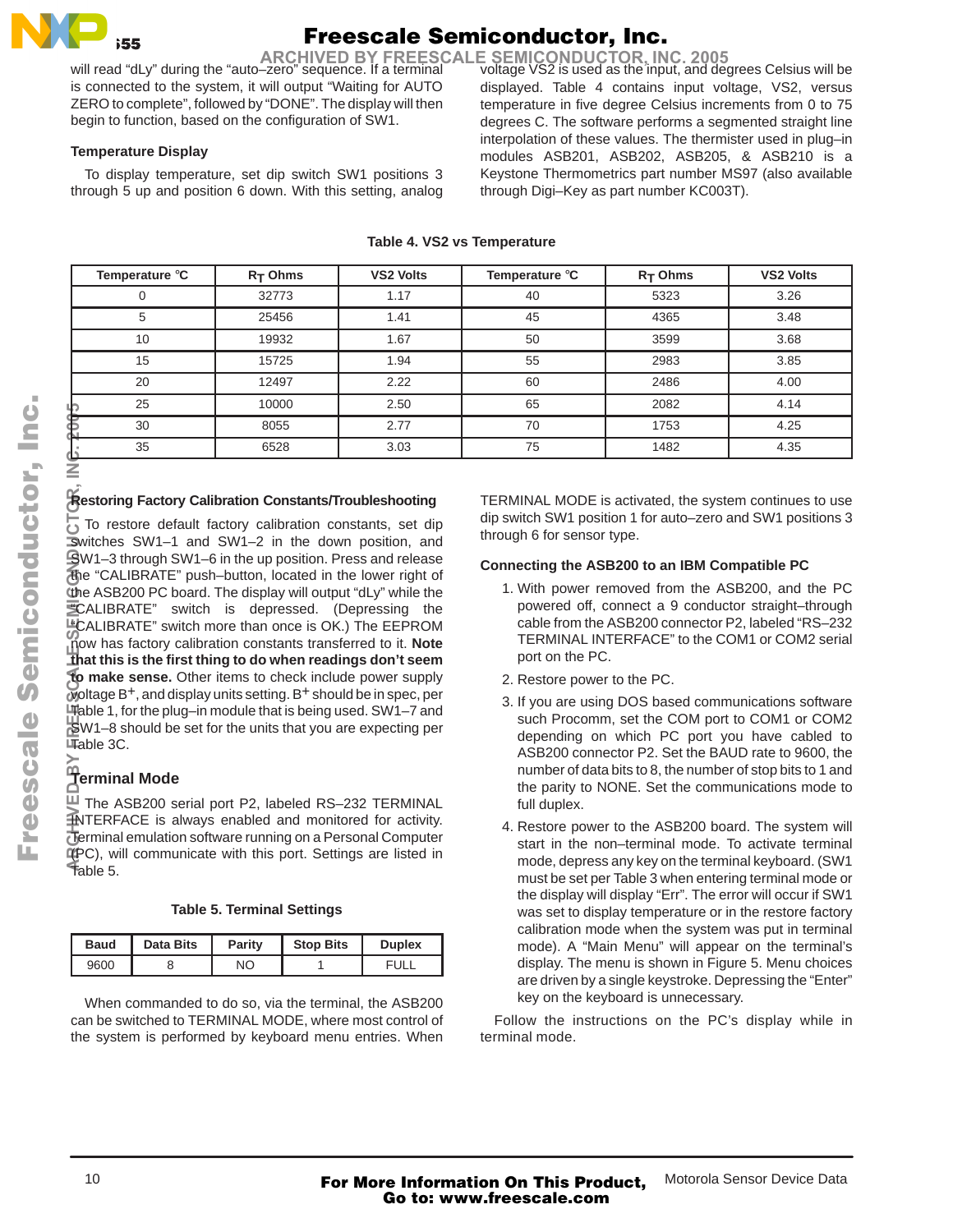

ARCHIVED BY FREESCALE SEMICONDUCTOR, INC. 2005<br>**Aenu**<br>**Angle of the values displayed are in percent of** 

### **Terminal Mode Main Menu**

The main menu as shown in Figure 5 allows the following command options:

- 1. Display the pressure applied to the pressure sensor.
- 2. Display the temperature of the thermister, located on the pressure sensor plug–in module.
- 3. Calibrate the system for the sensor's zero pressure offset calibration.
- 4. Calibrate the system for the sensor's full scale input calibration.
- 5. Dump the contents of EEPROM. The EEPROM contains the calibration results of menu items 3 and 4, auto–zero values, as well as the display units used in

full scale times 10, i.e., if the one of the values in the EEPROM reads 123, that value indicates an A/D value of 12.3% of  $V_{ref}$  or 12.3% of 5 volts.

- 6. The choices of engineering display units for the pressure sensor are pounds per square inch, kilo Pascal's and inches of water column.
- 7. You can exit terminal mode by depressing the numeric 7 key on the terminal's keyboard.
- 8. Factory calculated calibration constants can be reloaded into EEPROM by depressing the 0 numeric key. These constants are approximations of calibration values for the various pressure sensors supported by the system. These constants will overlay any user calibrations that have previously been performed.

| Main Menu:                                                    |  |
|---------------------------------------------------------------|--|
|                                                               |  |
|                                                               |  |
| Press 1 to display PRESSURE.                                  |  |
| Press 2 to display TEMPERATURE.                               |  |
| Press 3 for ZERO PRESSURE calibration.                        |  |
| Press 4 for FULL SCALE calibration.                           |  |
| Press 5 to dump EEPROM contents.                              |  |
| Press 6 to set pressure DISPLAY ENGINEERING UNITS.            |  |
| Press 7 to exit TERMINAL MODE.                                |  |
| Press 0 to RESTORE factory EEPROM calibration default values. |  |
| Your choice?                                                  |  |
|                                                               |  |
|                                                               |  |
|                                                               |  |

**Figure 5. ASB200 Main Menu**

### **DESIGN CONSIDERATIONS**

The MC68HC705JP7 microcontroller was chosen for a pressure measurement system reference design because of its 10+ bit A/D converter resolution and its low cost. From a hardware point of view, this microcontroller facilitates a relatively simple design.

Given the ASB200's intended use as a development tool, all inputs and outputs, both analog and digital, are buffered. Analog inputs are buffered with MC33502 operational amplifiers configured for unity gain. These buffers provide a high input impedance, and also present a low source impedance to the JP7's A/D converter inputs. Low impedance at the A/D converter inputs is an important consideration, since the A/D converter's input impedance is nominally 120K ohms, as configured by the ASB200's software. Digital buffering, to and from connector P1, is performed with an MC74HC125 bus driver IC.

The LCD driver, MC145453, is an SIOP compatible peripheral, however, it has no chip select. Due to the lack of a chip select on the LCD driver, a software emulated SIOP was constructed using two I/O lines from the microcontroller.

An SIOP/SPI compatible UART, MAX3100, was added for communications to an optional terminal. A UART could have been software generated by using two I/O lines from the microcontroller. However, due to the amount of interrupt driven functions in the A/D software driver, it made sense to add a true UART to the system.

A small EEPROM is included in the design as a convenient way to store calibration information for the system.

Last but not least, board layout is an important design consideration. In particular, how grounds are tied together influences noise immunity. In order to maximize noise immunity, two grounds are used. Digital ground (GND) is common to the power supply return and serves as a general purpose ground. An analog ground (KGND) ties the analog input return, op amp U1's signal grounds, and C1's ground together before connecting with digital ground at only one point. KGND also runs as a separate trace to P1–2 and the screw terminal labeled KGND on screw connector JT1.

**ARCHIVED BY FREESCALE SEMICONDUCTOR, INC. 2005**

**FREESCALE** 

 $\geq$ 

ARCHIVED

SEMICONDUCTOR, INC. 2005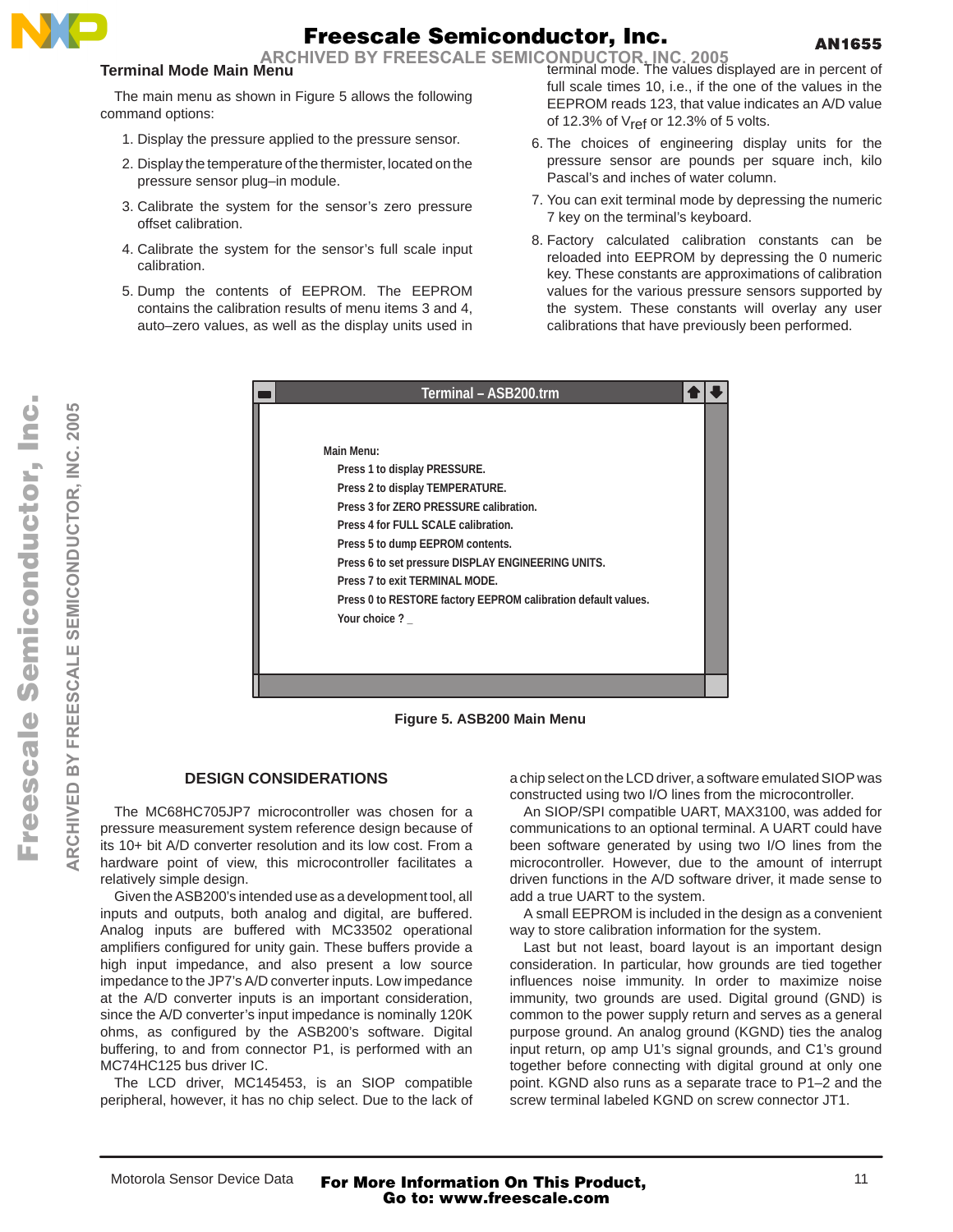

 **SOFTWARE FUNCTIONAL OVERVIEW init\_io ARCHIVED BY FREESCALE SEMICONDUCTOR, INC. 2005**

Basic operating software is programmed into the microcontroller supplied with the ASB200 printed circuit board. The software, provides for calibration, reads pressure, reads temperature, and displays the results on a Liquid Crystal Display (LCD). It also provides an output signal, labeled CNTL, that lights the "RANGE" light on ASB201, ASB202, and ASB205 plug–in modules when full scale pressure is exceeded. When the presence of an ASB210 low pressure module is detected with logic highs at pins 7 and 8 of DB–9 connector P1, this signal is used to control power to the sensor.

Three source modules, a link command file (ASB200.lnk), an I/O file (IO.h), a read me file, and a batch file (ASB200.bat) for compiling and linking the code are contained on a 3.5″ floppy diskette that is included with the ASB200 board. They are in a folder labeled, JP7code. The three source files are asb200.c, crt.s, and vector.c. File asb200.c is a single 'C' source file containing the code that operates the system. File crt.s is an assembly language file containing startup code required by the system, and vector.c is a 'C' source file containing reset and interrupt vector information. These modules are compiled by a compiler from:

Cosmic Software 100 Tower Office Park, Suite C Woburn, MA 01801 (781) 932–2556 ARCHIVED BY FREES BY FREES BY FREES AND ACTION BY FREES

Some source code changes will likely be necessary for compilation with compilers from other vendors. To compile the files, consult the readme.doc file on the diskette. A brief description of each module follows:

### <u>lurt.s</u>

crt.s is an assembly startup module that zeros RAM, places an op–code in RAM that is used by the C' compiler's runtime support, and calls the main routine.

### Livector.c

vector.c is a C' source file, containing reset and interrupt vectors.

#### ш asb200.c

The following functions are contained in file asb200.c:

#### œ **p\_timer**

p\_timer is the interrupt service routine used by the input capture hardware. It serves as an A/D completion interrupt for the A/D subsystem. The ramp time for the integrating capacitor is computed here and saved for use by the interrupt routine, c\_timer.

### **c\_timer**

c\_timer is the CPU core's real time interrupt service routine. This routine sets–up the next analog multiplexer address, computes the unknown analog inputs on AN1 and AN2 based on the internal Vdd reference, initiates the next A/D conversion, and performs an infinite impulse filter on conversion results. It also handles analog time–out, if one occurs.

init\_io sets–up the processors I/O ports, switches the oscillator to the external crystal, sets–up the processor's real time interrupt, powers–up the A/D comparators, sets–up the input capture edge, initializes the first A/D mux address, configures the UART driver, configures the LCD driver, and performs an auto zero if requested by dip switch SW1 position 1.

### **wr\_write\_siop**

wr\_write\_siop writes a byte to the Simple Synchronous I/O Interface (SIOP) and returns the input data from that port.

### **write\_siop**

write\_siop writes a byte to the Simple Synchronous I/O Interface (SIOP).

### **cvt\_bin\_dec**

cvt\_bin\_dec formats and writes data to the liquid crystal display.

### **write\_lcd**

write\_lcd writes 8 bits of clock and data to the MC145453 LCD driver IC.

### **read\_temperature**

read\_temperature computes the temperature based upon the value of analog signal VS2 connected to A/D converter input AN1.

### **display**

display determines which output device receives computed A/D results. The choice is the LCD, UART or both.

### **ee\_wren**

ee\_wren sends a code enabling data writes to EEPROM.

### **ee\_write**

ee\_write writes 16 bits of data to the EEPROM at a specified address.

### **ee\_read**

ee\_read reads a 16 bit word from a specified address in the EEPROM.

### **config\_uart**

config\_uart configures the UART for 9600 baud, no party, and 2 stop bits. The 2 stop bits are for slow terminals.

### **read\_uart**

read\_uart reads a character from the terminal. If no character is available, 0 is returned.

### **write\_uart**

write\_uart writes a character to the terminal.

### **out\_2uart**

out 2uart formats and writes integer data to the terminal.

### **read\_pressure**

read\_pressure computes pressure from the analog voltage, VS1, connected to A/D converter input AN2. Scaling, based on display units and the sensor type, is computed here as well.

### **dump\_eeprom**

dump\_eeprom outputs the contents of the EEPROM. Calibration contents for the various sensors are displayed as percent of full A/D scale times 10, i.e., the output 400 equals 40% full scale. All values are ratiometric to the +5 volts that is applied to the microcontroller.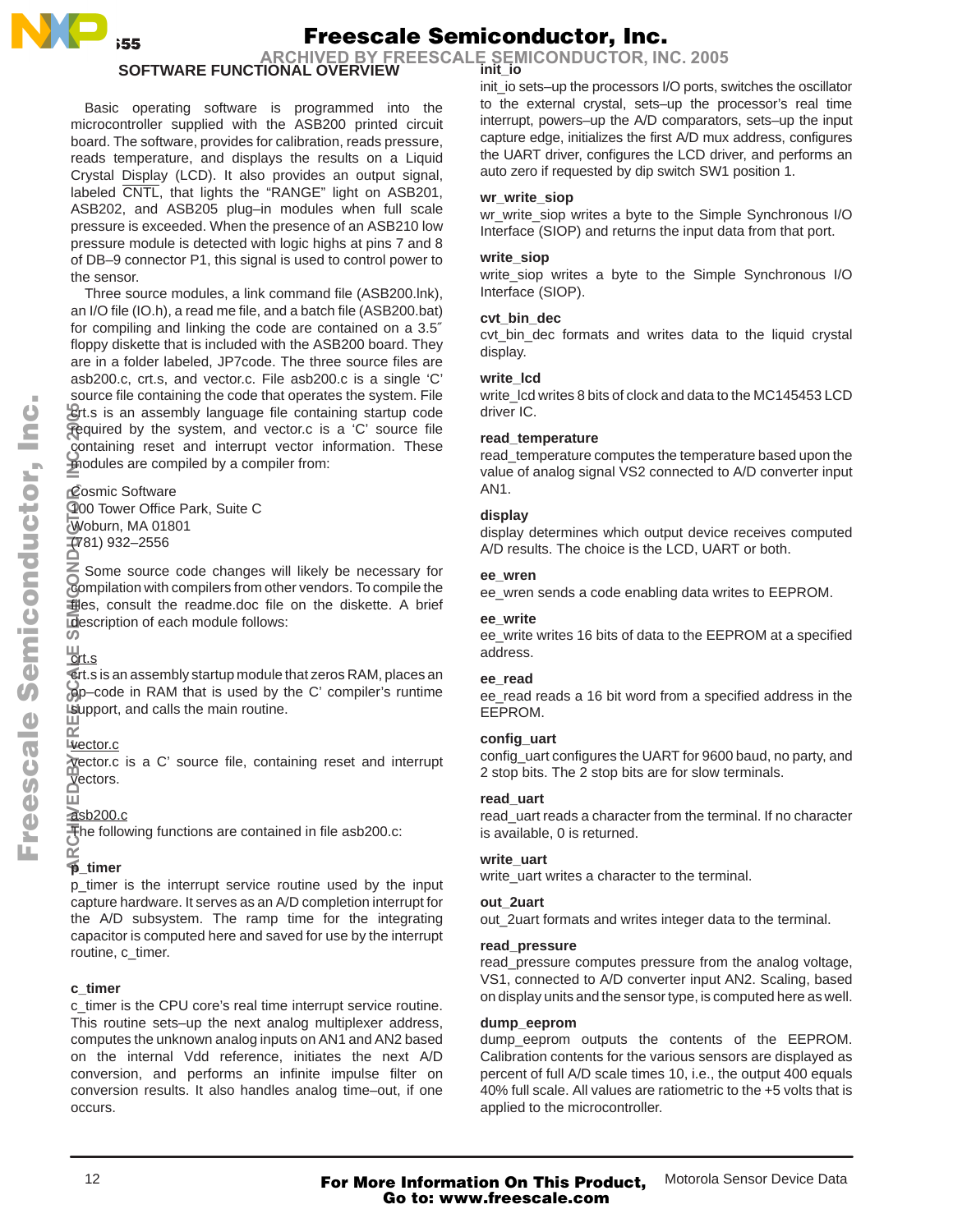

AN1655

### **print\_text**

print\_text outputs a text string to the terminal until a null (0) character is detected in the string.

### **restore\_eeprom**

restore\_eeprom transfers factory calibration constants from the program into the EEPROM. These factory constants are approximations of the analog output from the various sensor boards.

### **menu**

menu reads the UART and parses terminal commands.

### **display\_temperature**

display\_temperature directs temperature values to the terminal, LCD, or both, based on terminal or non–terminal mode.

### **display\_pressure**

display\_pressure directs pressure values to the terminal, LCD, or both, based on terminal or non–terminal mode.

### **get\_sensor\_type**

get sensor type parses the dip switch, SW1 positions 3 through 6, and returns a sensor type code.

### **get\_eeprom\_cal\_address**

get\_eeprom\_cal\_address retrieves calibration values for the sensor type picked–up by get sensor type and the "board ID".

### **calibrate**

calibrate saves the empirical value of the analog voltage from the pressure sensor to the address appropriate for that sensor and board type in EEPROM. This function is used in the non–terminal mode. The calculation for the address of the offset or full scale of the sensor is picked–up from dip switch SW1 position 2.

### **zero\_cal**

zero\_cal saves the empirical value of the analog offset voltage to the address appropriate for that sensor and board type in EEPROM. This function is used in terminal mode.

### **full\_scale\_cal**

full\_scale\_cal saves the empirical value of the full scale analog voltage to the address appropriate for that sensor and

board type in EEPROM. This function is used in the terminal **ARCHIVED BY FREESCALE SEMICONDUCTOR, INC. 2005** mode.

### **check\_valid\_config**

check\_valid\_config uses the "board ID" and dip switch SW1 positions 3 through 6 to determine the validity of the combination. In other words, it looks for invalid sensor type and "board ID" combinations. If an error is detected, the LCD will display "Err" until the error is corrected.

### **write\_lcd\_text**

write\_lcd\_text writes a limited text string to the LCD. The string is blank the LCD, "Err" , or "dLy".

### **main**

main checks for a valid sensor type/"board ID" combination and outputs pressure or temperature to the LCD in non–terminal mode. In terminal mode, main outputs the menu message to the terminal, and passes control to the menu routine.

### **PSPICE Models**

In addition to HC05 code, PSPICE models that describe Uncompensated, MPX2000, and MPX5000 pressure sensors are included in a folder labeled MODELS. These models use compound temperature coefficients to describe DC behavior over  $a - 40$  to  $+125$  degree Celsius temperature range. Due to extensive use of PSPICE's .PARAMETER function, these models are specific to PSPICE. In addition to the sensors, the instrumentation amplifiers used in ASB201, ASB202, and ASB210 plug–in models are also modeled.

### **CONCLUSION**

The ASB200 Sensor Development Controller is part of a systems development tool set for pressure sensors. It provides an HC05 based platform for reading pressure and developing code. Pressure signals are received from ASB201, ASB202, ASB205, and ASB210 plug–in modules. Together with MMDS & MMEVS software development tools, these products provide a comprehensive tool set that facilitates code development for pressure sensor systems without the necessity for building hardware.

**ARCHIVED BY FREESCALE SEMICONDUCTOR, INC. 2005**

CALE  $\bar{0}$ FREE:

 $\overline{\mathbf{m}}$ 

**ARCHIVED** 

SEMICONDUCTOR.

**2005** ن š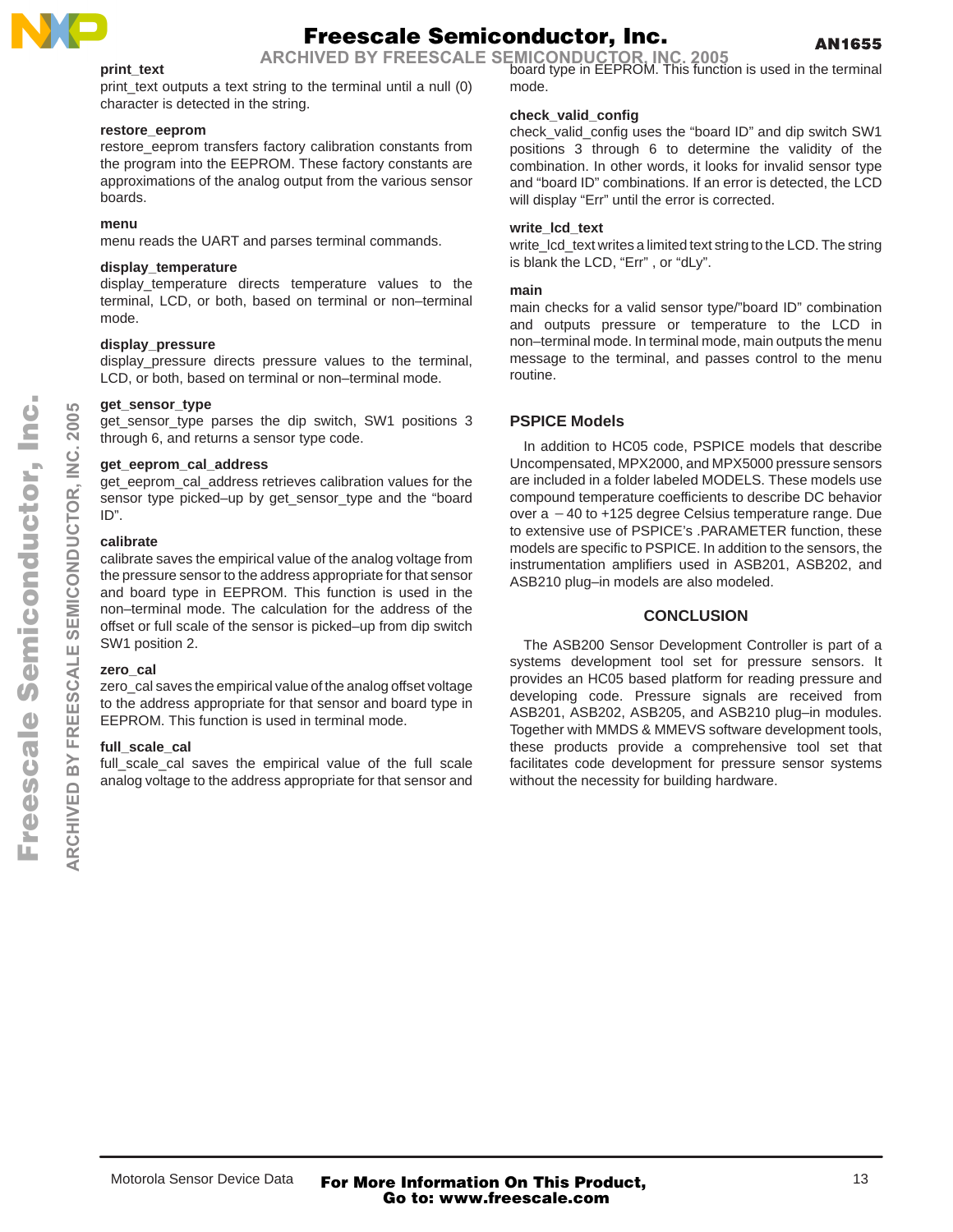

### **NOTES**  Freescale Semiconductor, Inc. **ARCHIVED BY FREESCALE SEMICONDUCTOR, INC. 2005**

ARCHIVED BY FREESCALE SEMICONDUCTOR, INC. 2005 **ARCHIVED BY FREESCALE SEMICONDUCTOR, INC. 2005**

14 **For More Information On This Product,** Motorola Sensor Device Data<br>**Go to: www.freescale.com**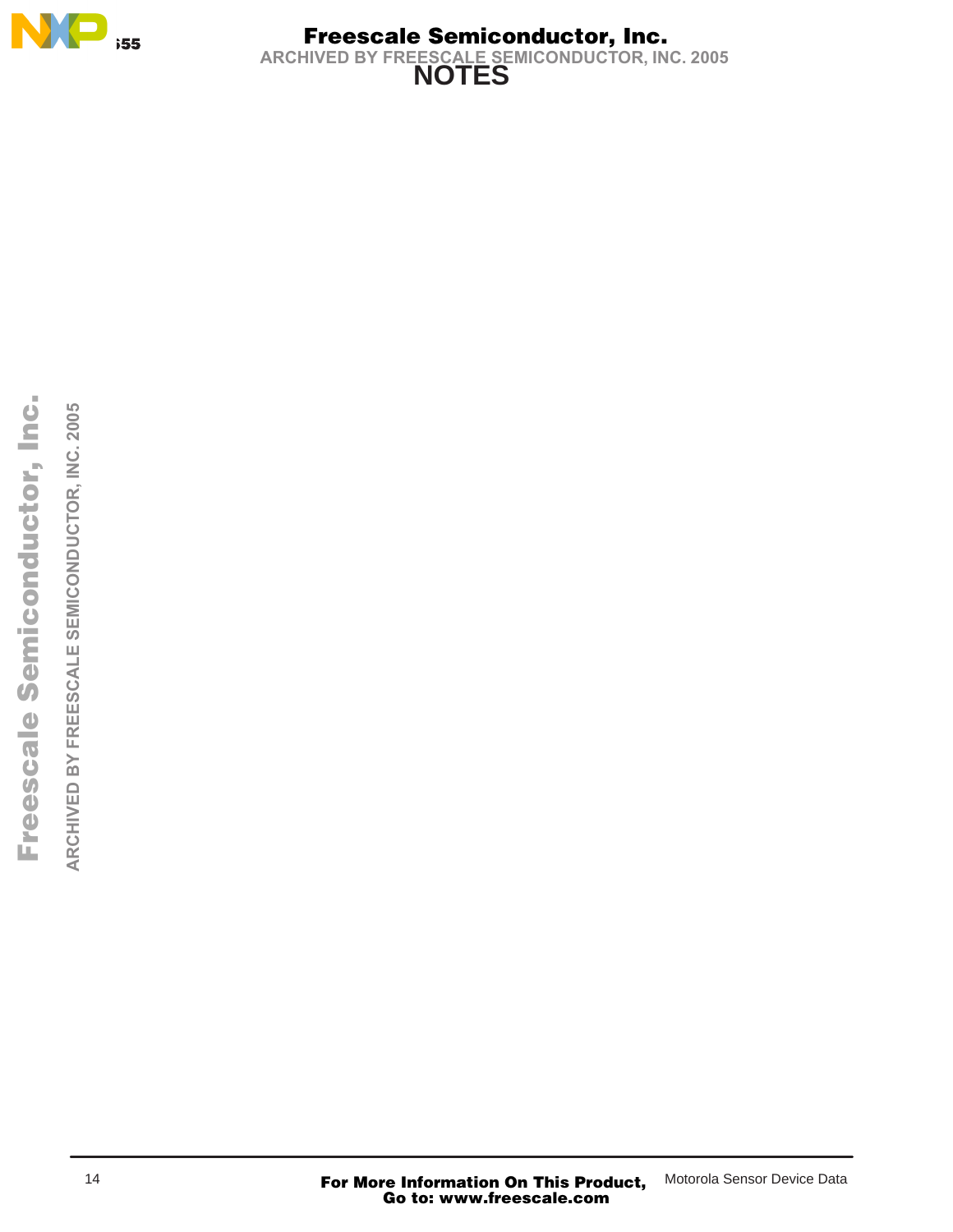

**NOTES**  Freescale Semiconductor, Inc. **ARCHIVED BY FREESCALE SEMICONDUCTOR, INC. 2005**

ARCHIVED BY FREESCALE SEMICONDUCTOR, INC. 2005 **ARCHIVED BY FREESCALE SEMICONDUCTOR, INC. 2005**

Motorola Sensor Device Data **For More Information On This Product, Go to: www.freescale.com**